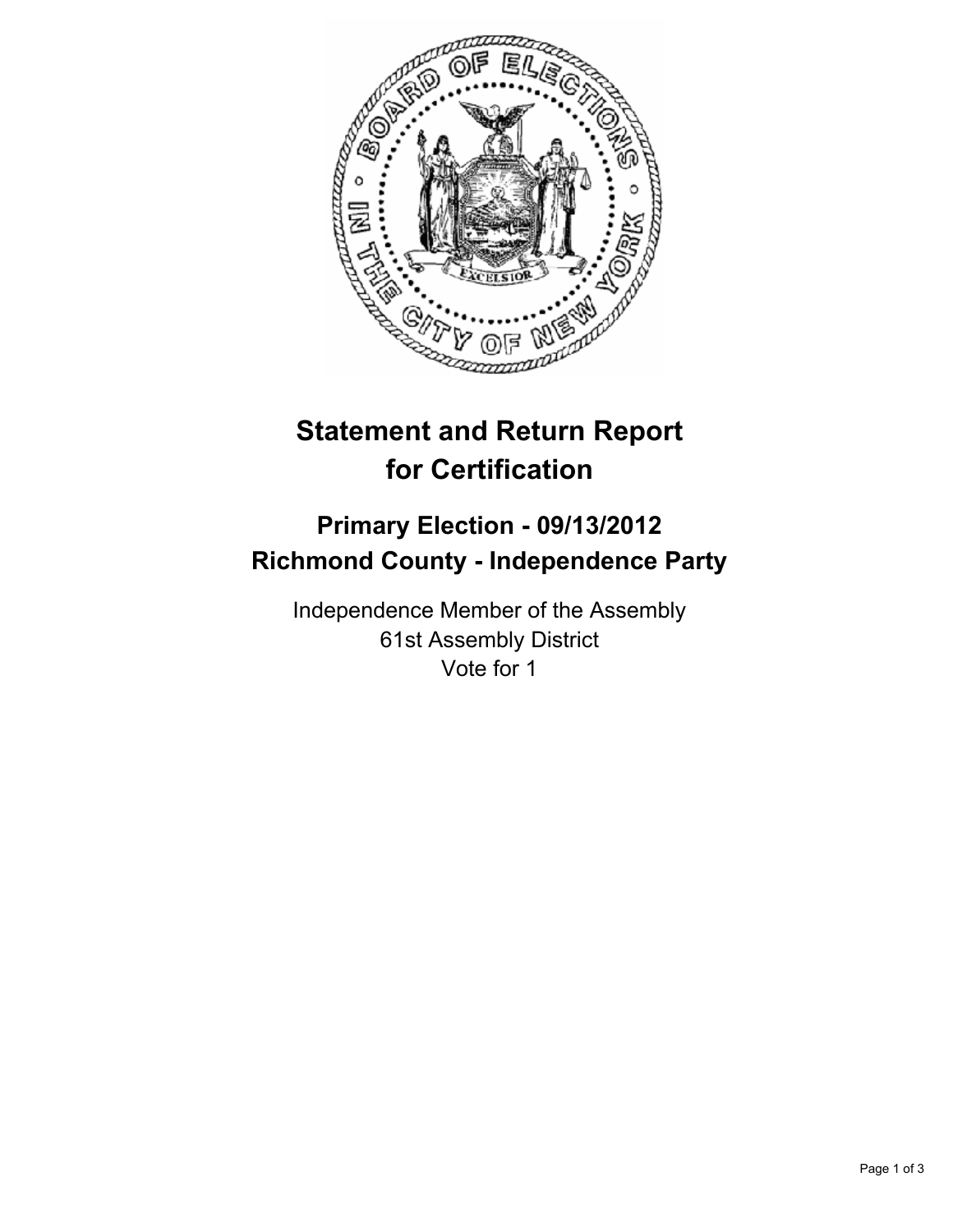

### **Assembly District 61**

| <b>PUBLIC COUNTER</b>                                    | 77       |
|----------------------------------------------------------|----------|
| <b>EMERGENCY</b>                                         | 0        |
| ABSENTEE/MILITARY                                        | 5        |
| <b>FEDERAL</b>                                           | 0        |
| SPECIAL PRESIDENTIAL                                     | 0        |
| <b>AFFIDAVIT</b>                                         | 3        |
| <b>Total Ballots</b>                                     | 85       |
| Less - Inapplicable Federal/Special Presidential Ballots | $\Omega$ |
| <b>Total Applicable Ballots</b>                          | 85       |
| PAUL D. SARYIAN                                          | 35       |
| <b>MATTHEW J. TITONE</b>                                 | 50       |
| <b>Total Votes</b>                                       | 85       |